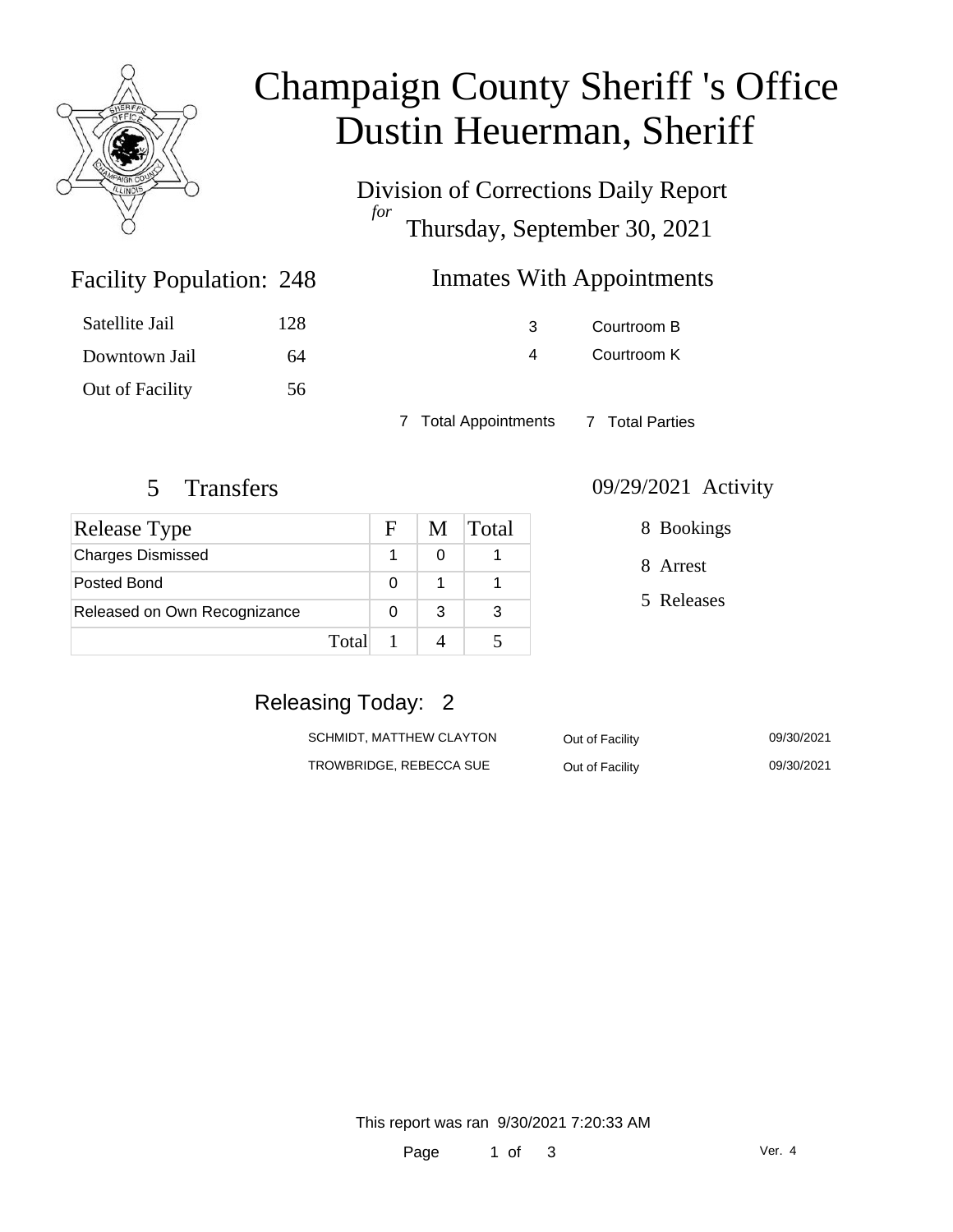

# Champaign County Sheriff 's Office Dustin Heuerman, Sheriff

Division of Corrections Daily Report *for* Thursday, September 30, 2021

#### Custody Status Count

- Electronic Home Dentention 23
	- Felony Arraignment 4
		- Felony Other 3
	- Felony Pre-Sentence 7
		- Felony Pre-Trial 167
	- Felony Pre-Trial DUI 1
	- Felony Sentenced CCSO 4
	- Felony Sentenced IDOC 17
		- Hold Other 2
		- Misdemeanor Pre-Trial 3
			- Petition to Revoke 4
			- Remanded to DHS 13
				- Total 248

This report was ran 9/30/2021 7:20:33 AM